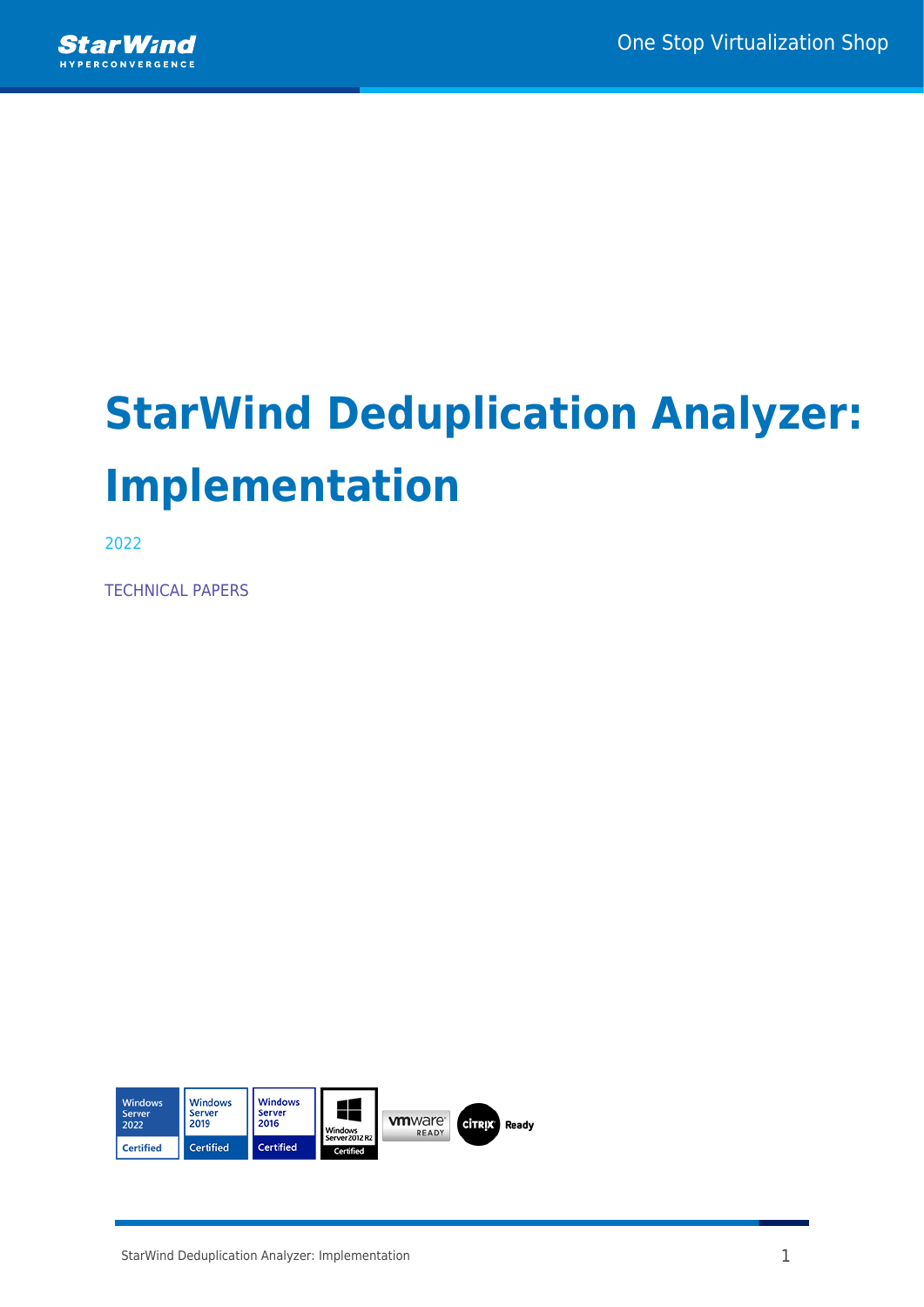

### **Trademarks**

"StarWind", "StarWind Software" and the StarWind and the StarWind Software logos are registered trademarks of StarWind Software. "StarWind LSFS" is a trademark of StarWind Software which may be registered in some jurisdictions. All other trademarks are owned by their respective owners.

#### **Changes**

The material in this document is for information only and is subject to change without notice. While reasonable efforts have been made in the preparation of this document to assure its accuracy, StarWind Software assumes no liability resulting from errors or omissions in this document, or from the use of the information contained herein. StarWind Software reserves the right to make changes in the product design without reservation and without notification to its users.

#### **Technical Support and Services**

If you have questions about installing or using this software, check this and other documents first - you will find answers to most of your questions on the [Technical Papers](https://www.starwind.com/resource-library) webpage or in [StarWind Forum](https://www.starwind.com/forums). If you need further assistance, please [contact us](https://www.starwind.com/contact-us) .

#### **About StarWind**

StarWind is a pioneer in virtualization and a company that participated in the development of this technology from its earliest days. Now the company is among the leading vendors of software and hardware hyper-converged solutions. The company's core product is the years-proven StarWind Virtual SAN, which allows SMB and ROBO to benefit from cost-efficient hyperconverged IT infrastructure. Having earned a reputation of reliability, StarWind created a hardware product line and is actively tapping into hyperconverged and storage appliances market. In 2016, Gartner named StarWind "Cool Vendor for Compute Platforms" following the success and popularity of StarWind HyperConverged Appliance. StarWind partners with world-known companies: Microsoft, VMware, Veeam, Intel, Dell, Mellanox, Citrix, Western Digital, etc.

#### **Copyright ©2009-2018 StarWind Software Inc.**

No part of this publication may be reproduced, stored in a retrieval system, or transmitted in any form or by any means, electronic, mechanical, photocopying, recording or otherwise, without the prior written consent of StarWind Software.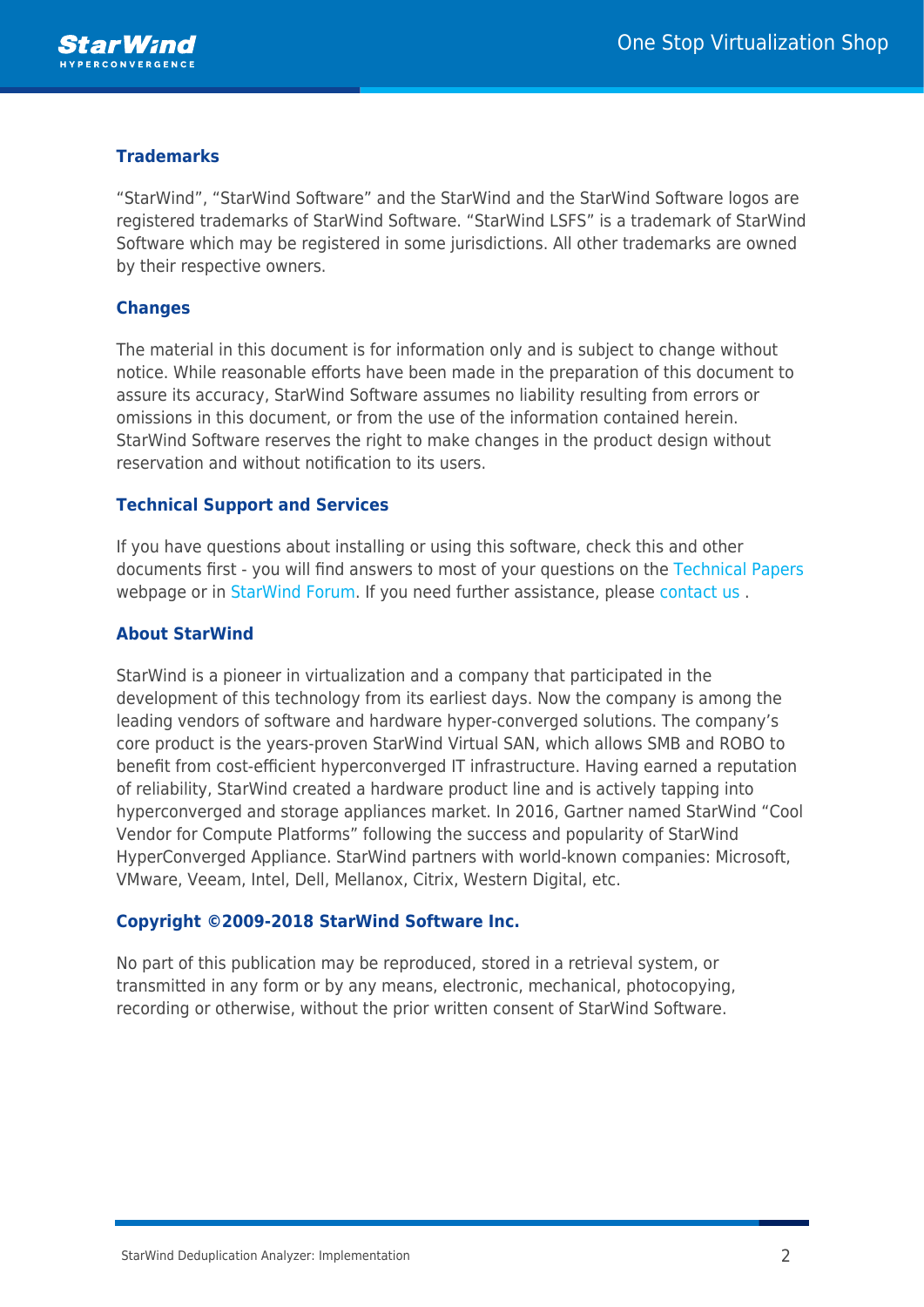

## **Introduction To Starwind Deduplication Analyzer**

StarWind Deduplication Analyzer is a free software that analyses data on the disk. This tool allows identifying exactly how much a user will benefit from data deduplication in the specified directory. The solution also helps to understand how advantageous deduplication can be if used with StarWind LSFS. StarWind Deduplication Analyzer requires no installation and runs as a single executable file.

StarWind Deduplication Analyzer has two options: the first one allows analyzing the shared network folders and local folders on a Windows machine, while the second one allows working with ESX Datastore.

StarWind Deduplication Analyzer works in the following way: the tool runs through the files and shows the deduplication ratio that can be achieved once applied to the user's files. The program also shows the occupied and free disk space if using StarWind LSFS technology.

## **Implementing Starwind Deduplication Analyzer**

- 1. Launch the StarWind Deduplication Analyzer and click Next.
- 2. Choose one of the following options for the Source location:
	- Local computer which allows analyzing the local files or Windows-based shares.
	- VMware ESXi Server with the possibility to analyze the datastore on the ESXi Server.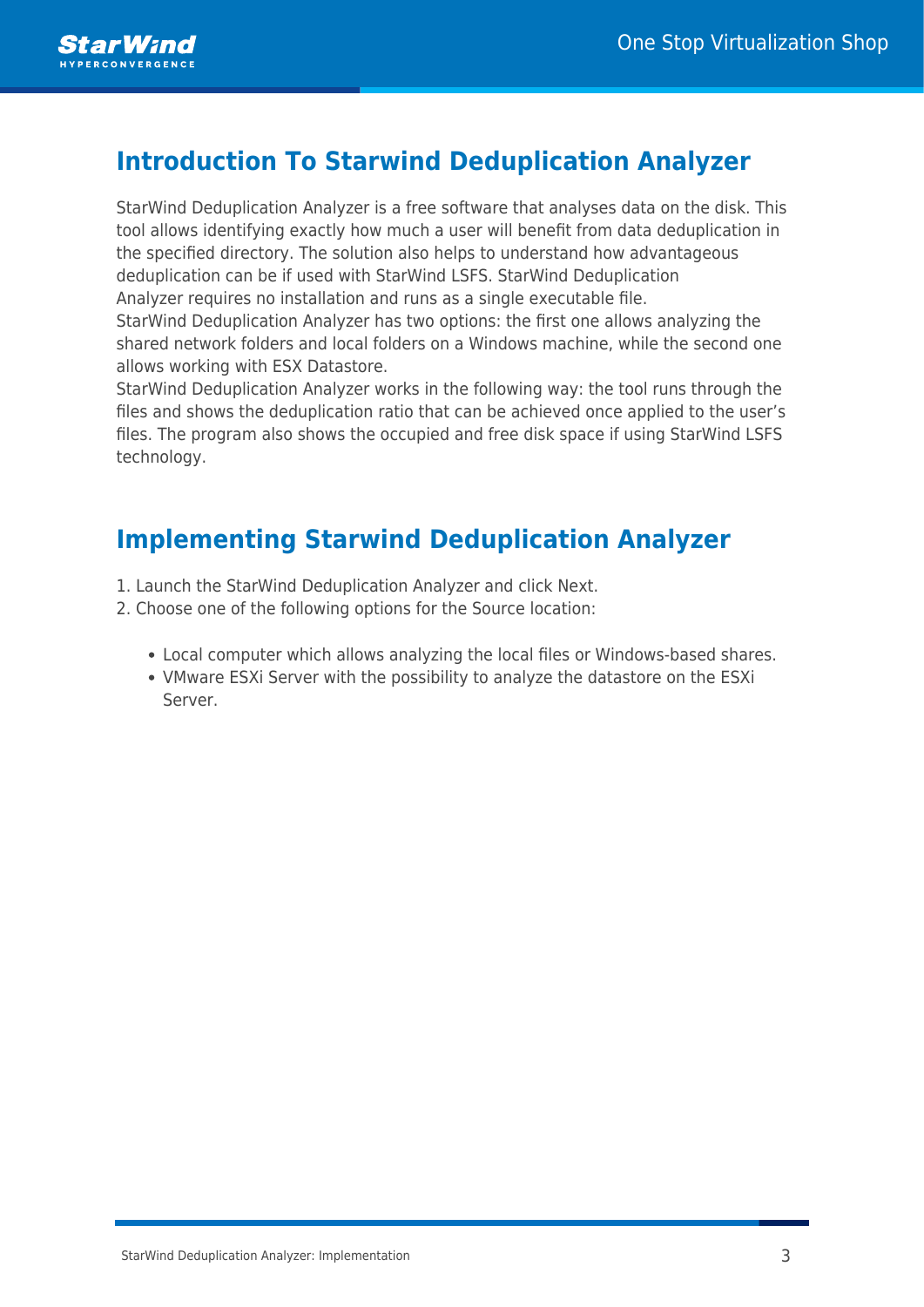

| StarWind Deduplication Analyzer<br>$\leftarrow$<br>Source location                                              | ×                                     |
|-----------------------------------------------------------------------------------------------------------------|---------------------------------------|
| Source location:                                                                                                | Description:                          |
| <i><b>OLocal computer</b></i>                                                                                   | Anlyze files on the local computer or |
| <b>VMware ESXi server</b>                                                                                       | Windows network share                 |
| $\mathbf{r} = \mathbf{r}$                                                                                       | Cancel                                |
| the contract of the contract of the contract of the contract of the contract of the contract of the contract of | Next                                  |

3. Specify the path to the file storage that will be analyzed.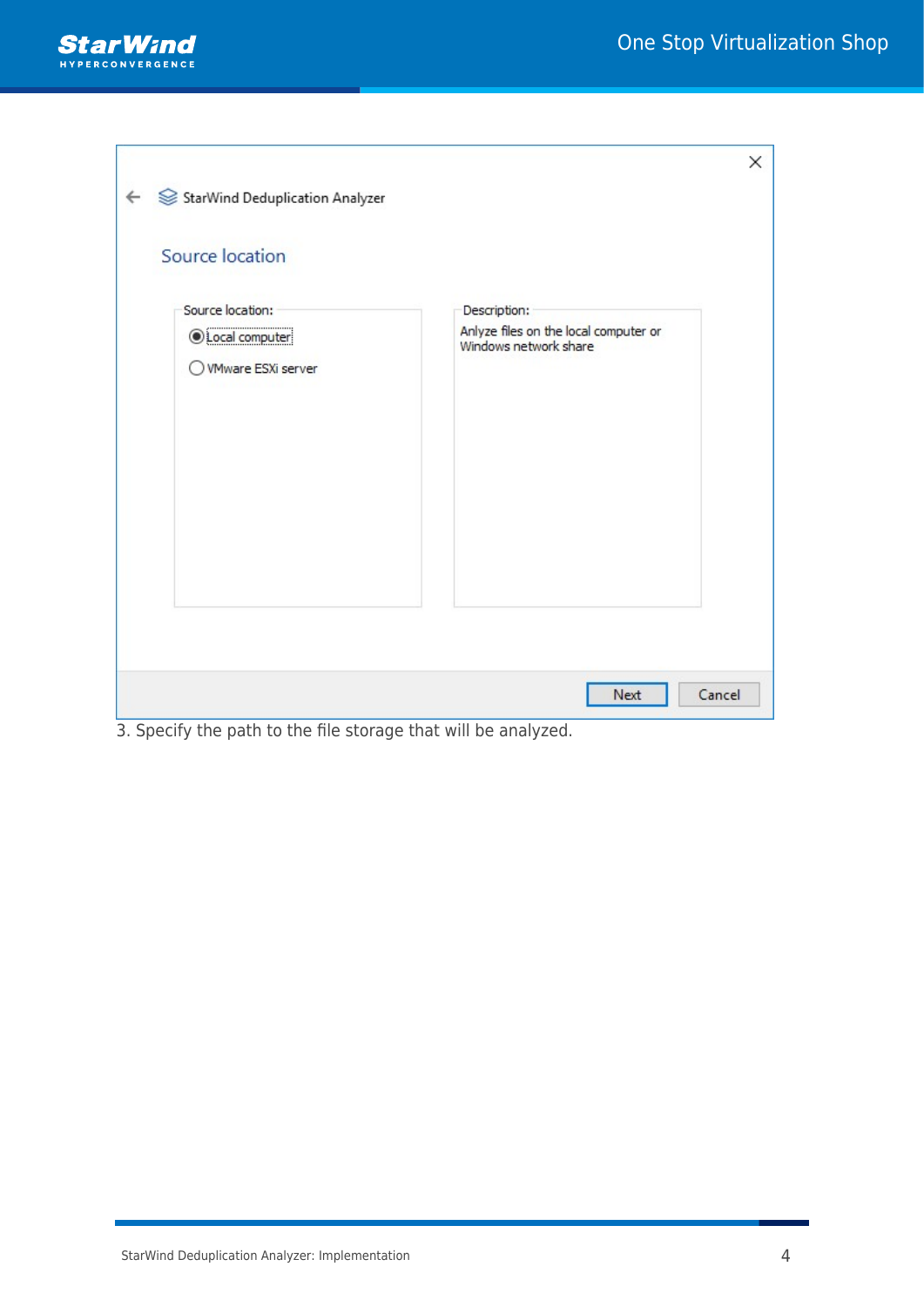

|               |                         | ×                                                                     |
|---------------|-------------------------|-----------------------------------------------------------------------|
|               |                         |                                                                       |
|               |                         |                                                                       |
|               |                         |                                                                       |
|               |                         |                                                                       |
| Initial path: | $\boxed{\ldots}$<br>D:\ |                                                                       |
|               |                         |                                                                       |
|               |                         |                                                                       |
|               |                         |                                                                       |
|               |                         |                                                                       |
|               |                         |                                                                       |
|               |                         |                                                                       |
|               |                         |                                                                       |
|               |                         |                                                                       |
|               |                         |                                                                       |
|               | Next                    |                                                                       |
|               |                         | StarWind Deduplication Analyzer<br><b>Initial Directory</b><br>Cancel |

The program runs through all the files of the container specified and processes them with the deduplication module.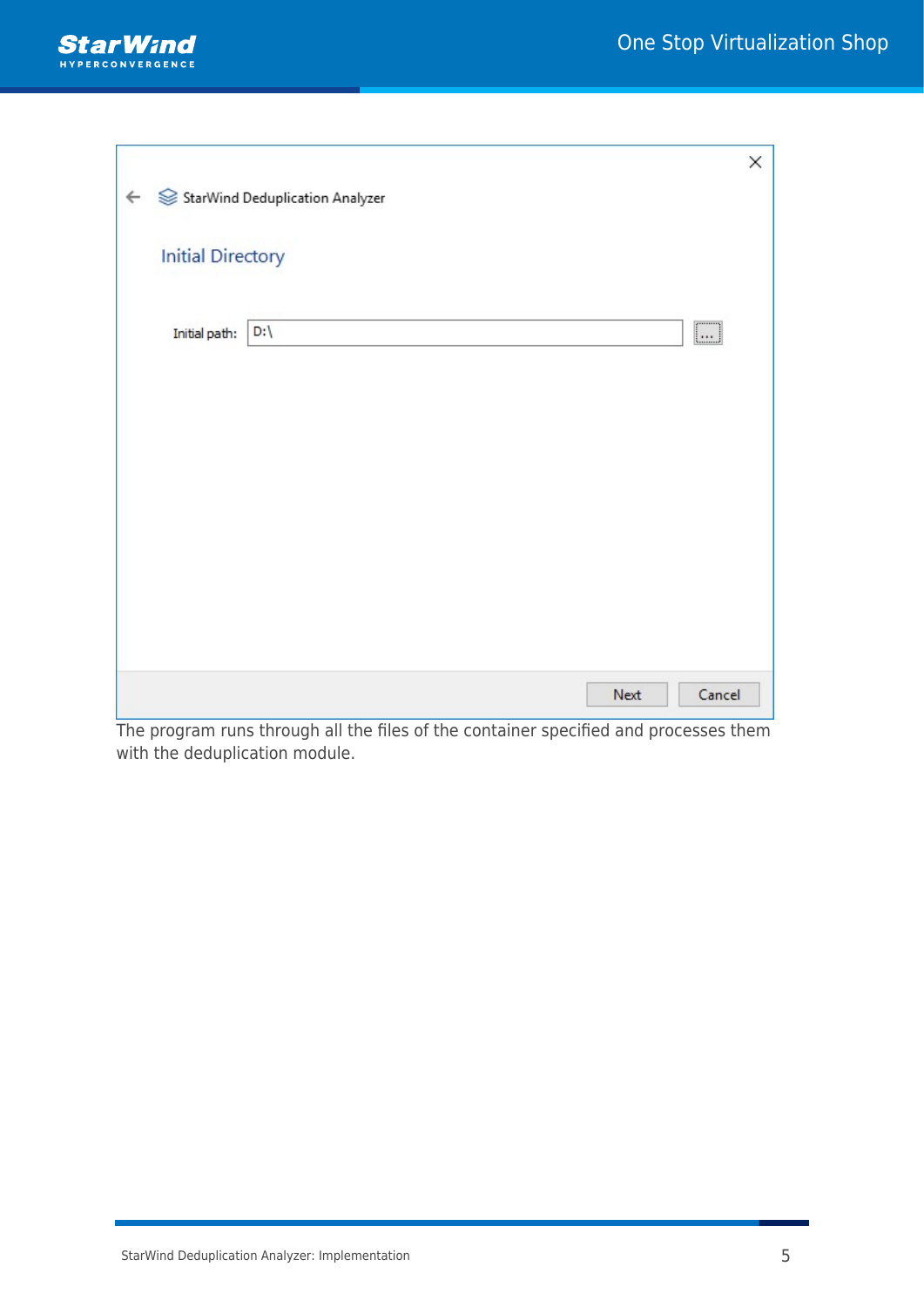

| Initial directory: D:\      |                                             |               |        |
|-----------------------------|---------------------------------------------|---------------|--------|
|                             | Files in work: D:\StarWind_8.0_20130712.exe |               |        |
| Current operation Analyzing |                                             | Processed     | 56%    |
| Total data                  | 1.50 GB                                     | Size left     | 668 MB |
| <b>Total files</b>          | 31                                          | Files left    | 14     |
|                             |                                             |               |        |
| Skipped files               | $\circ$                                     | Unique blocks | 220350 |

StarWind Deduplication Analyzer algorithm operates in the following way:

The software builds a list of all files and analyzes their size. During this process, the wizard displays the scanning progress and the directory/file that is currently analyzed. The program opens the list of files with read-only permission and reads the data sets. The deduplication engine determines if data is redundant and counts the number of unique blocks. The wizard constantly displays the current progress as a percentage ratio of the data processed to the total size of the data files as well as the current deduplication ratio.

4. Once the process is completed, the wizard shows the following information: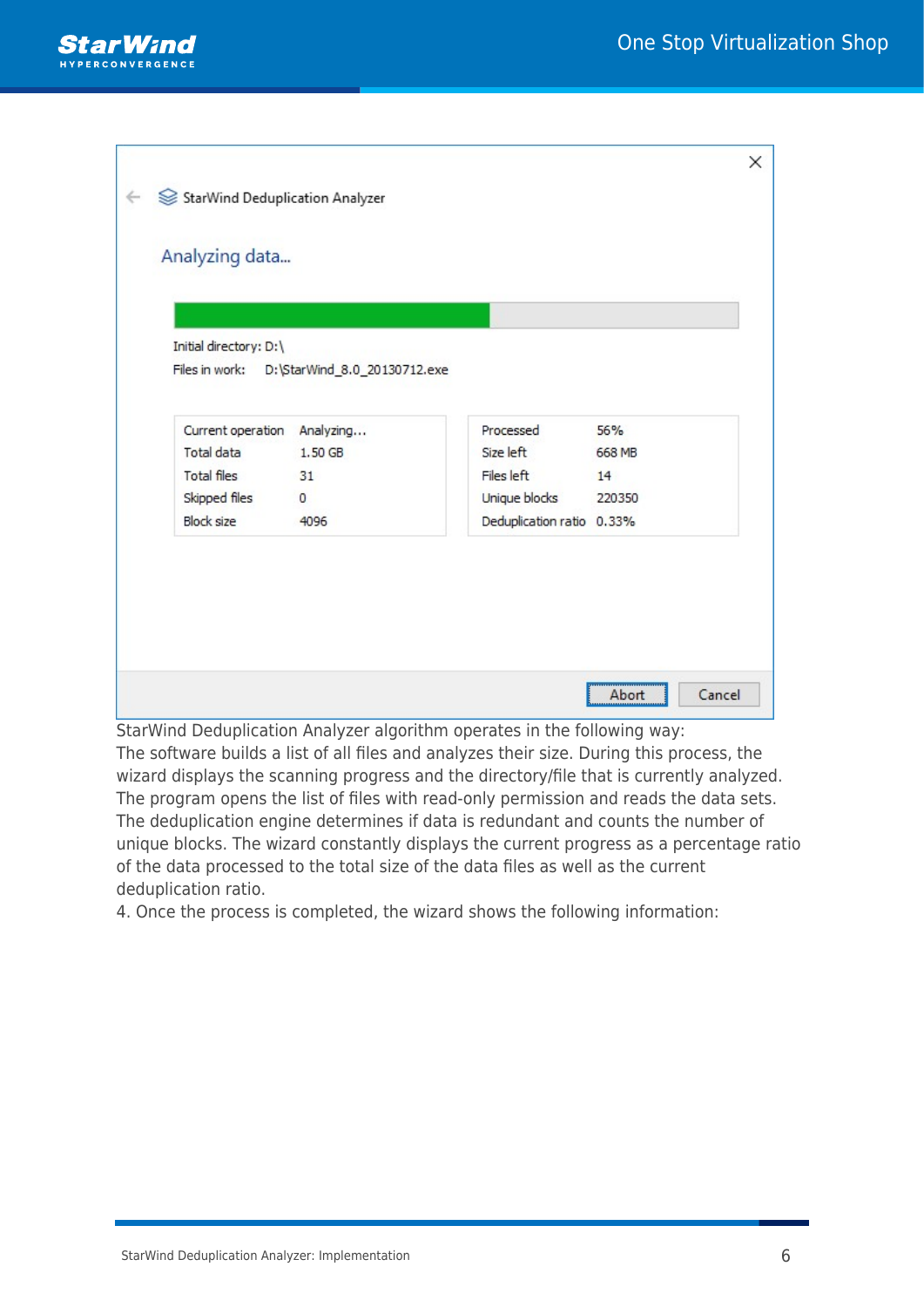

| StarWind Deduplication Analyzer<br>←<br><b>Summary Information</b><br>Scanned directory<br>D:\<br><b>Total files</b><br>31<br>Skipped files<br>$\mathbf{0}$<br>Total data<br>1.50 GB<br>Total data processed<br>392144 blocks (1606221824 bytes)<br>Unique blocks<br>390969 blocks (1601409024 bytes)<br>Deduplication ratio<br>0.30% | ×     |
|---------------------------------------------------------------------------------------------------------------------------------------------------------------------------------------------------------------------------------------------------------------------------------------------------------------------------------------|-------|
|                                                                                                                                                                                                                                                                                                                                       |       |
|                                                                                                                                                                                                                                                                                                                                       |       |
|                                                                                                                                                                                                                                                                                                                                       |       |
|                                                                                                                                                                                                                                                                                                                                       |       |
|                                                                                                                                                                                                                                                                                                                                       |       |
|                                                                                                                                                                                                                                                                                                                                       |       |
|                                                                                                                                                                                                                                                                                                                                       |       |
|                                                                                                                                                                                                                                                                                                                                       |       |
|                                                                                                                                                                                                                                                                                                                                       |       |
|                                                                                                                                                                                                                                                                                                                                       |       |
|                                                                                                                                                                                                                                                                                                                                       |       |
|                                                                                                                                                                                                                                                                                                                                       |       |
|                                                                                                                                                                                                                                                                                                                                       |       |
|                                                                                                                                                                                                                                                                                                                                       |       |
|                                                                                                                                                                                                                                                                                                                                       |       |
|                                                                                                                                                                                                                                                                                                                                       |       |
|                                                                                                                                                                                                                                                                                                                                       |       |
|                                                                                                                                                                                                                                                                                                                                       |       |
|                                                                                                                                                                                                                                                                                                                                       |       |
|                                                                                                                                                                                                                                                                                                                                       |       |
| Save As                                                                                                                                                                                                                                                                                                                               | Close |

The information can be saved to your local storage.